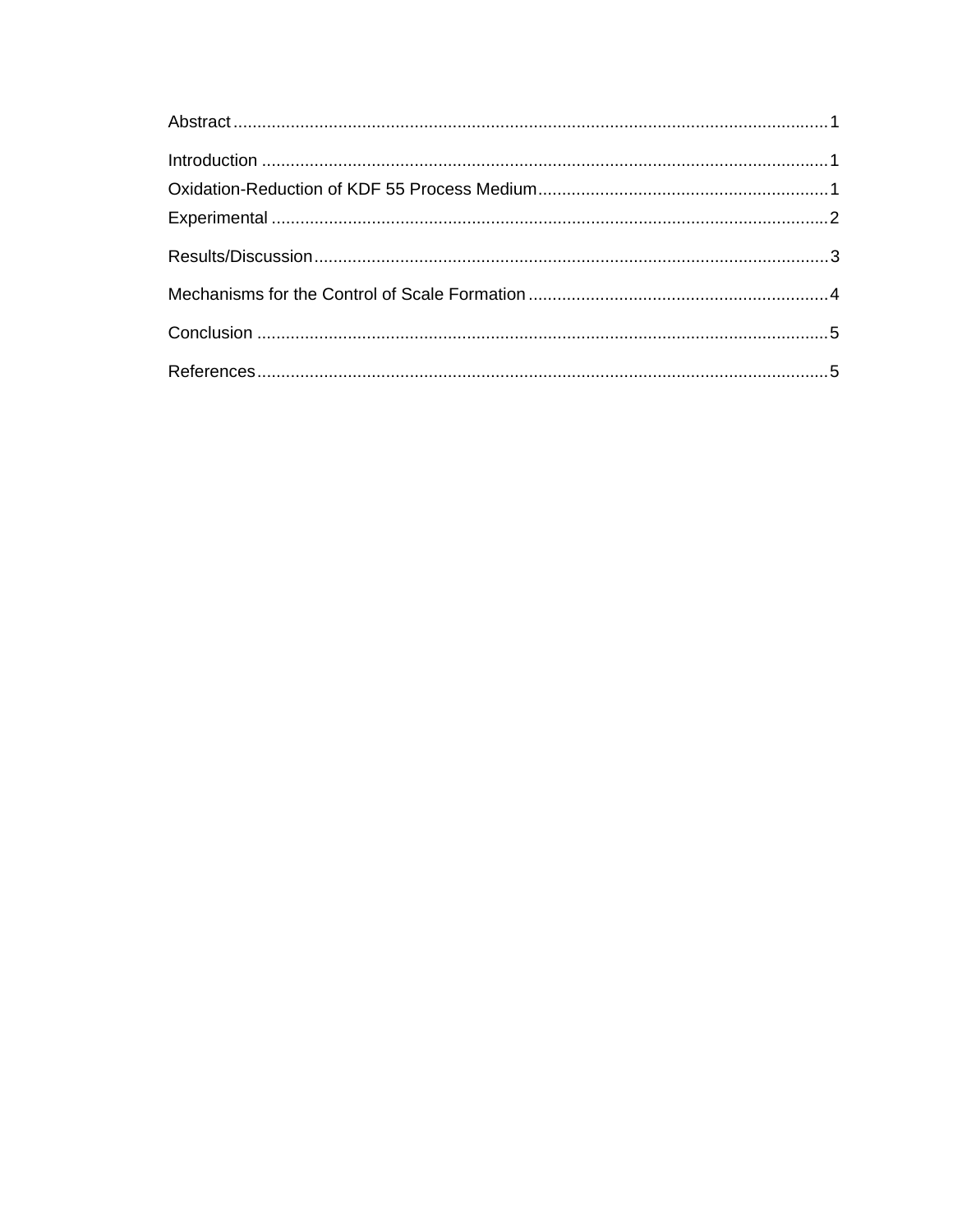# **Abstract**

<span id="page-2-0"></span>KDF 55 process medium is a patented high purity copper/zinc alloy that enhances naturally occurring oxidation-reduction reactions in water. Through these reactions, zinc and hydroxyl ions are released into the water. Scale inhibition is the result of these reactions through two separate but related mechanisms. The first is the direct relationship between pH, carbon dioxide concentration and calcite solubility of a solution. As carbon dioxide degasses from a solution, the pH increases and subsequently the solubility of calcite decreases. As KDF 55 process medium increases the pH through the creation of hydroxyl ions subsequently the solubility of calcite must decrease. The second mechanism involves the blocking of scale growth steps (kinks) by zinc ions dislocated from the medium. Along with this blocking, zinc causes the precipitation of aragonite from the water. Aragonite precipitation does not occur as a hard scale but as loose precipitate that is flushed out of the system. Typical applications use a filtration stage prior to the KDF vessels to trap the precipitated solids that are then washed out of the system during backwash.

A simple bench scale test using two 1000-ml samples of raw and treated water was used to examine the processes involved. Changes in pH, calcium, carbon dioxide and zinc concentrations of the raw and treated samples were monitored over a period of 19 hours. Input of the data generated into the computer modeling program WATEQF enabled the calculation of rates of carbonate mineral precipitation. This test showed that waters treated with KDF 55 process medium have increase rates of carbonate precipitation giving evidence for the hypothesized mechanisms.

# **Introduction**

The control of scale formation has been estimated to cost U.S. industry approximately 12\$ billion U.S. annually. Historically, scale formation has been inhibited by the addition of chemicals to the water. This has proved to be both costly and time consuming as the water chemistry had to be closely monitored and doses adjusted accordingly. One of the draw backs to this form of treatment is the chemicals have to be stored on the premises and employees hired and trained to conduct water quality tests. Even if the contractor stores the chemical and has the personnel on hand, he has to make regularly scheduled visits to monitor and maintain the system.

Not until recently have new inroads to scale formation inhibition been made. The newest among these is through the use of KDF 55 process medium. This is a stand alone system that in many instances treats only 10% of the cooling system water. Only occasional monitoring of the system is required and no costly chemicals need be stored.

# **Oxidation-Reduction of KDF 55 Process Medium**

Oxidation-reduction of the media is a naturally occurring process. Because the copper and zinc in the alloy are chemically dissimilar and are in direct electrical contact with the water (electrolyte) a galvanic cell is established. Reaction of the more negative metal, zinc, is enhanced along with a partial to complete cathodic protection of the more positive metal, copper.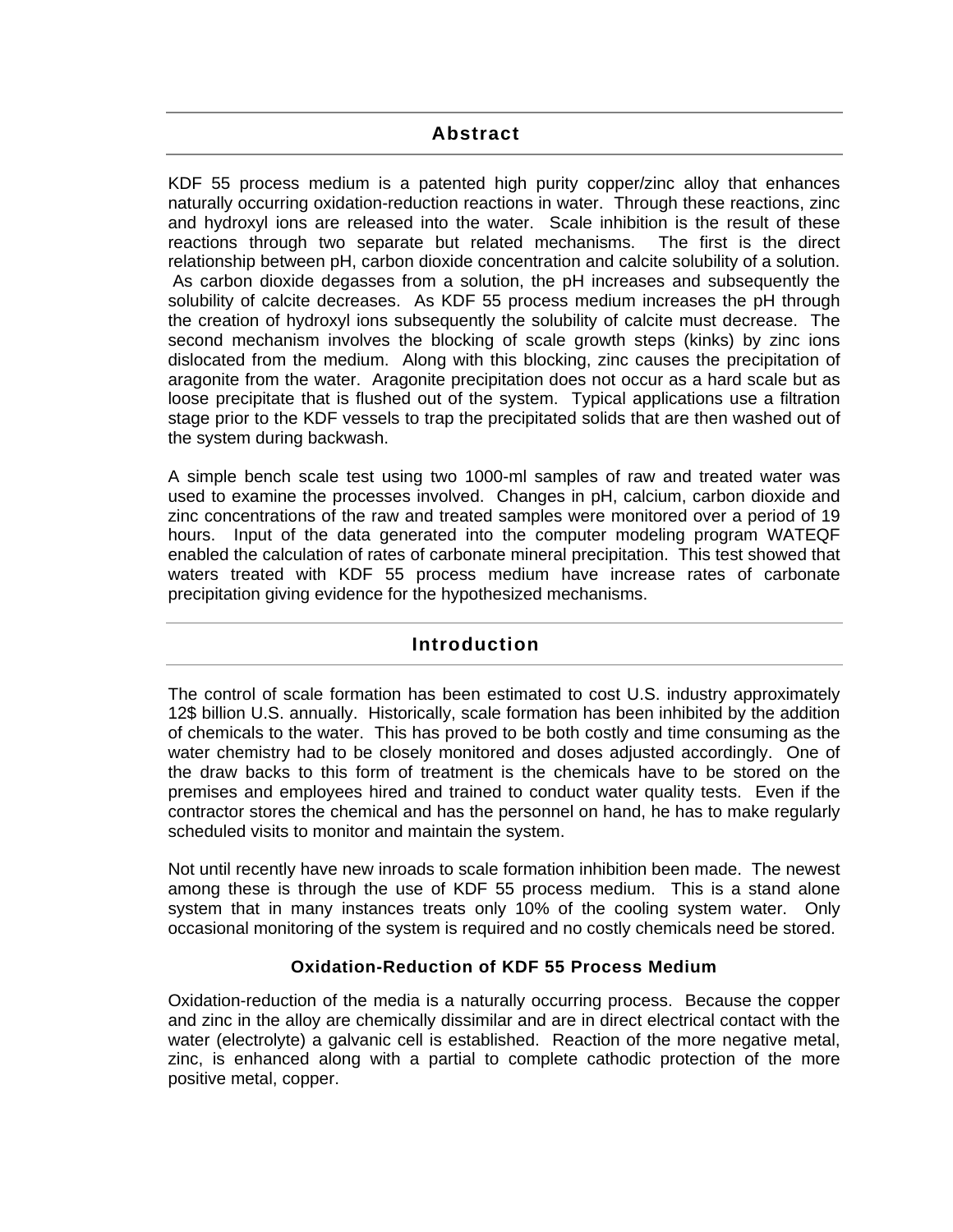<span id="page-3-0"></span>Reaction between the medium and water occurs through these three basic steps:

- 1. A neutral zinc ion  $(Zn<sup>0</sup>)$  from the alloy is oxidized to a positive two valance state  $(Zn^{2+})$ .
- 2. As a result of the oxidation of Zn<sup>o</sup> to Zn<sup>2+</sup>, two electrons are released and these flow through the alloy to the cathodic area (Cu  $^0$ ).
- 3. Water in contact with the cathode completes the electric circuit by using the electrons to form hydroxyl ions.

This sequence occurs through the reaction of the alloy with dissolved oxygen and/or other oxidizing agents in the water. The cathodic area of the medium can be much larger as compared to that of the anode. As a result, more water and electrons are made available for reaction. Subsequently, increasing the flow of electrons from the anode increases the release of zinc and hydroxyl ions [Kemmer, 1988]. The set of halfcell reactions for this process can be written as:

| $Zn^{0} \rightarrow Zn^{2+} + 2e^{-}$                        | (oxidation)    |
|--------------------------------------------------------------|----------------|
| $O_2$ + 2 H <sub>2</sub> O + 4e $\rightarrow$ 4 OH           | (reduction)    |
| $2 Zn^0 + O_2 + 2H_2O + 4e \rightarrow 2 Zn^{2+} + 4e + 4OH$ | (net reaction) |

#### **Experimental**

To test the effects that KDF 55 process medium has on scale formation, a simple bench scale test was conducted. This test consisted of filling a 9 3/4 inch diameter filter cartridge with one pound of KDF 55 process medium and the remaining void space filled with inert garnet. The filter was attached to a municipal cold water feed line in the laboratory using standard hoses and fittings. An influent (raw) water sample was collected from a sampling port located in advance of the filter. The effluent (treated) sample was collected directly from the discharge end of the filter. In both instances 1000-ml of sample water were collected in acid-washed 1000-ml glass beakers with care being taken not to agitate the water.

Exactly 250-ml of each water sample was removed for analysis and the remaining 750 ml left uncovered and undisturbed for 19 hours. At the end of the 19-hour period the samples were retested. Water quality parameters analyzed were pH, calcium ion concentration, carbon dioxide concentration and zinc ion concentration. Methods used for these analyses were pH, Standard Method 4500-H B (pH meter); calcium ion, HACH Method 8331 (ISE meter); carbon dioxide, HACH Method 8205 (digital titration); zinc ion, Standard Method 3500-ZnF (zincon).

Solubility product constants for the carbonate minerals from the two samples were computed using the geochemical computer modeling program WATEQF developed by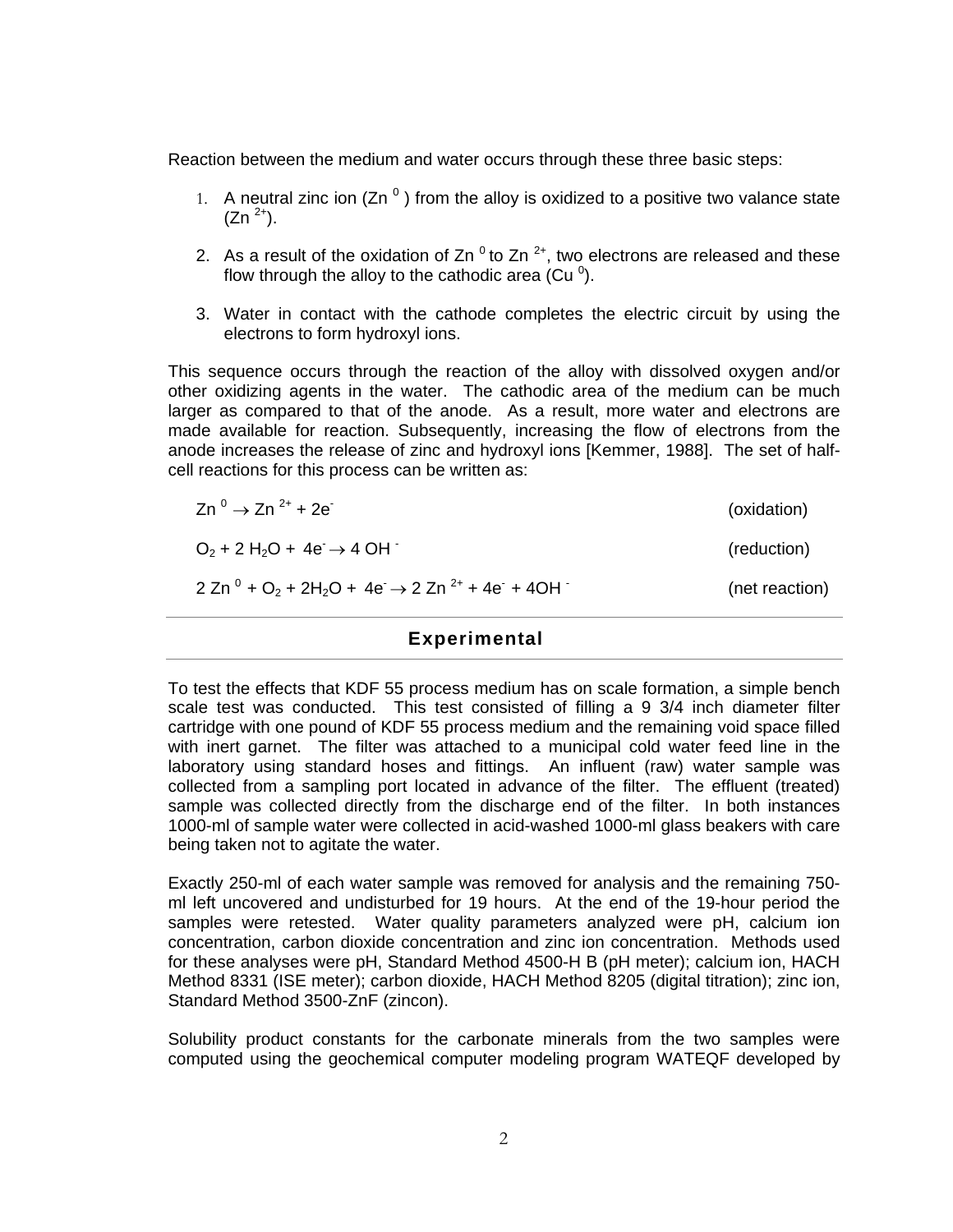<span id="page-4-0"></span>the United States Geological Survey. This program only required the input of pH, temperature, calcium ion concentration, zinc ion concentration, temperature and alkalinity. Temperatures used were 15 degrees Celsius for t= 0 and 21 degrees Celsius for t= 19 hours. The alkalinity used in both instances was 390 mg/l as CaCO  $_3$ .

## **Results/Discussion**

Data from the test is included in Tables 1.1 and 1.2 on the following page. Initially the treated water showed only a slight increase in the pH with a corresponding drop in the carbon dioxide content. The computed solubility product for calcium and zinc carbonate minerals does show some decrease as is expected from the relationship of pH, carbon dioxide content and carbonate solubility.

After 19 hours of being exposed to the atmosphere both samples showed decreases in calcium ion concentration, carbon dioxide ion concentration, and an increase in pH. However, these decreases were more pronounced in the treated sample. Also the treated water sample showed evidence of a fine film of carbonate mineral on the surface that was absent on the raw sample.

The zinc concentration in the effluent water has also decreased indicating that zinc is being either absorbed into the calcium carbonate structure or is precipitating itself. It is not known whether this would be through coprecipitation with calcium carbonate or through a separate precipitation reaction. The calculated reaction rate for the precipitation of the carbonate minerals has increased. Comparing this to the decrease in zinc ion concentration gives an indication that the addition of the zinc ions is the primary controlling factor.

| Table 1.1 Water Quality Parameters t=0 hrs |          |                 |  |
|--------------------------------------------|----------|-----------------|--|
|                                            | Raw      | <b>Effluent</b> |  |
| <b>PH</b>                                  | 7.50     | 7.55            |  |
| $Ca^{-2}$ (mg/l)                           | 83.8     | 85.8            |  |
| $CO2$ (mg/l)                               | 93.8     | 84.8            |  |
| $Zn^{2}$ (mg/l)                            | 0.10     | 2.55            |  |
| $K_{sn}$ CaCO <sub>3</sub>                 | 0.6437   | 0.6748          |  |
| $K_{sn}$ ZnCO <sub>3</sub>                 | $-1.254$ | 0.1667          |  |

| Table 1.2 Water Quality Parameters $t = 19$ hrs |       |                 |  |  |
|-------------------------------------------------|-------|-----------------|--|--|
|                                                 | Raw   | <b>Effluent</b> |  |  |
| <b>PH</b>                                       | 7.90  | 7.94            |  |  |
| $Ca=2$<br>(mq/l)                                | 69.9  | 69.3            |  |  |
| $CO2$ (mg/l)                                    | 63.0  | 59.0            |  |  |
| $Zn^{2}$ (mg/l)                                 | 0.10  | 2.43            |  |  |
| Rate [dC/dt] CaCO <sub>3</sub> (mg/l/hour)      | 0.732 | 0.868           |  |  |
| Rate [dC/dt] ZnCO <sub>3</sub> (mg/l/hour)      | 0.00  | 0.006           |  |  |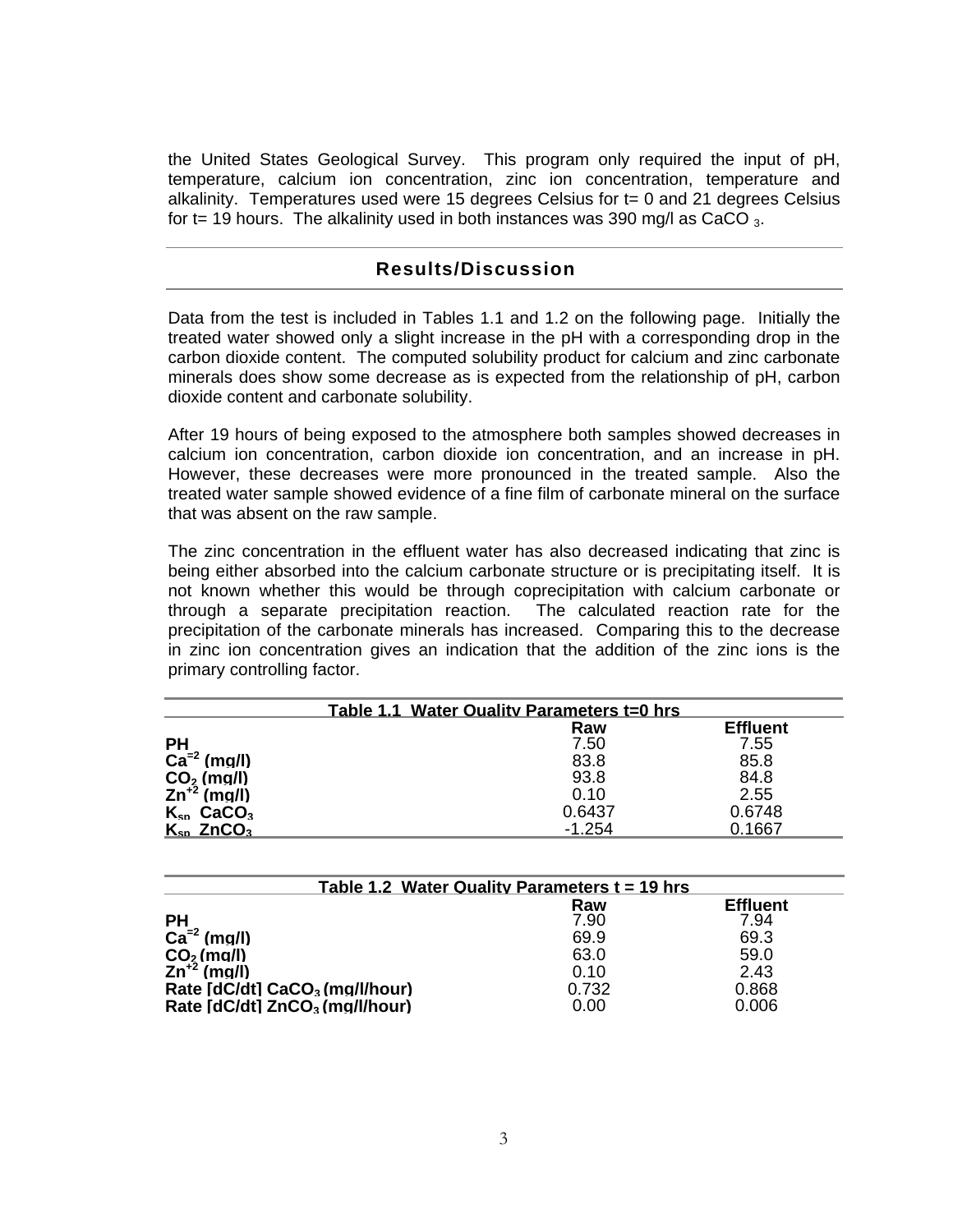## **Mechanisms for the Control of Scale Formation**

<span id="page-5-0"></span>In order for calcium carbonate to precipitate out of solution a driving force for the reaction must be present [Nicholson, et.al., 1982]. This driving force can be direct, such as the addition of calcium or carbonate, or indirect such as an increase in pH or a decrease in carbon dioxide [Nicholson, et.al., 1982].

Metal ions present in the water can also act as a driving force. Previous studies on the influence of impurities on the growth rate of calcite have shown that zinc, even in low concentrations, can inhibit calcium carbonate crystal formation [Meyer, 1984]. Foreign ions, such as zinc, influence reaction rates in two different ways. The first being in the solution where they can form complexes with the reaction ions altering both activity coefficients and the rate at which transformation reactions occur [Reeder, 1990]. Secondly, the foreign ion can be adsorbed onto the surface of the reacting solid. If this foreign ion is a cation, such as zinc, it can cause an increase in the surface carbonate concentration [Reeder, 1990]. Adsorption of these foreign ions is preferred at the higher energy sites that are also favored for dissolution and crystal growth [Reeder, 1990]. An 80% inhibition of the growth rate of calcium carbonate at zinc concentrations of  $2 \times 10^{-7}$ mol/l (0.01 mg/l) has been reported [Meyer, 1984].



This same reference also reported that the inhibition of calcite growth can cause the formation of aragonite by simple precipitation at 1 x 10<sup>-5</sup> mol/l (0.650 mg/l) zinc [Meyer, 1984]. It is believed that this is how the existing carbonate scale in a system is removed. X-Ray diffraction studies of "muds" found at the bottom of cooling system cold wells showed that they were composed of aragonite. These muds were not present in the systems until after treatment by KDF 55 process medium.